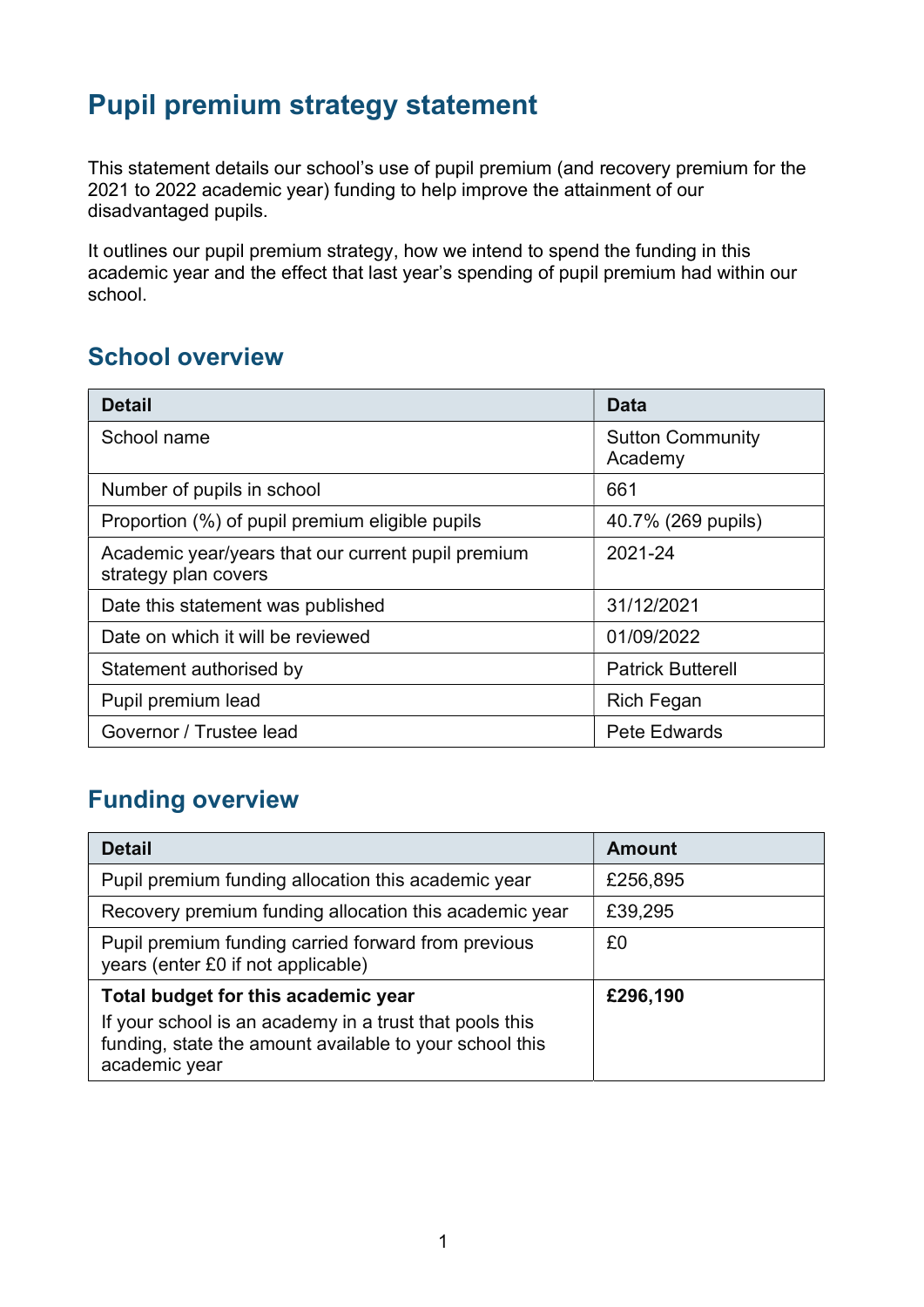# Part A: Pupil premium strategy plan

### Statement of intent

At Sutton Community Academy we believe that all students, irrespective of their background, leave able and qualified to play their full part in an ever-changing world, through a curriculum which is broad, ambitious, and innovative, empowering them with the skills, knowledge and personal attributes that will enable them to be successful both in school and in their future lives.

The social and emotional wellbeing of our students remains a priority – particularly in the current climate – and we seek to develop resilience through an extensive and flexible PSHCE programme as well as through targeted interventions.

Through our curriculum intent, the Academy has committed to provide a curriculum that is inclusive, enriching and ambitious. Our ultimate objective is that no child is left behind socially or academically because of disadvantage. We strive to remove barriers to learning whilst raising lifelong aspirations and narrowing the attainment gaps between disadvantaged pupils and their non-disadvantaged counterparts.

To achieve our objectives, we will focus on the following:

- Provide all teachers with high quality CPD to ensure that all pupils access effective quality first teaching across the Academy.
- Provide targeted intervention and support to quickly address identified gaps in learning.
- Provide opportunities for all pupils to participate in enrichment activities
- Provide appropriate social, emotional, and mental health support to enable pupils to access learning within and beyond the classroom.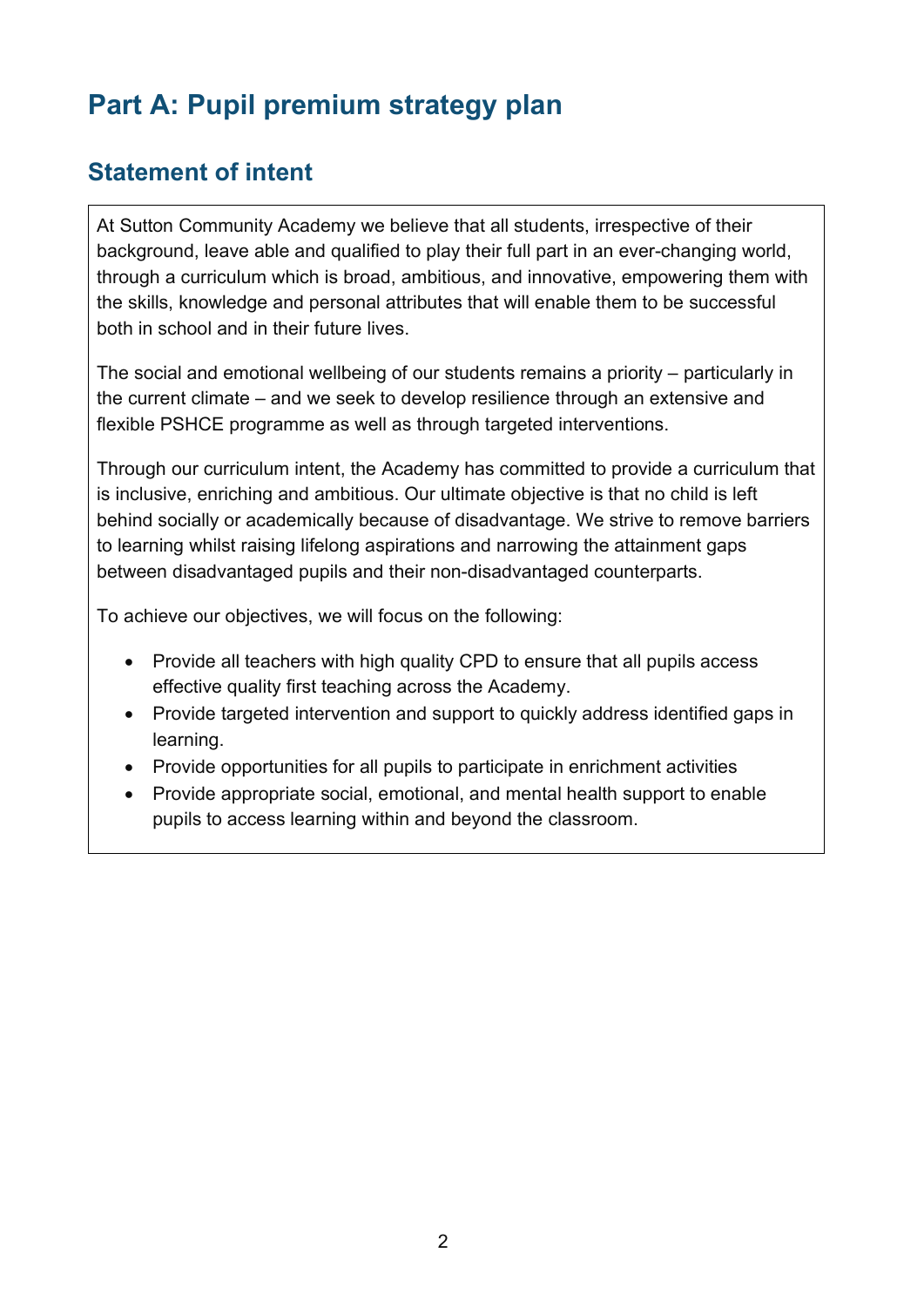## **Challenges**

This details the key challenges to achievement that we have identified among our disadvantaged pupils.

| <b>Challenge</b><br>number | <b>Detail of challenge</b>                                                                                                                                                                                                                                                                                                                                                                                                                                                                                                                                               |      |           |        |     |                                                                                                                                                                                                                                                                                                                                                                                                                                                                                                                                                                                                                                                                                                                                                                                                                                                                                                                                                                                                                                                                |
|----------------------------|--------------------------------------------------------------------------------------------------------------------------------------------------------------------------------------------------------------------------------------------------------------------------------------------------------------------------------------------------------------------------------------------------------------------------------------------------------------------------------------------------------------------------------------------------------------------------|------|-----------|--------|-----|----------------------------------------------------------------------------------------------------------------------------------------------------------------------------------------------------------------------------------------------------------------------------------------------------------------------------------------------------------------------------------------------------------------------------------------------------------------------------------------------------------------------------------------------------------------------------------------------------------------------------------------------------------------------------------------------------------------------------------------------------------------------------------------------------------------------------------------------------------------------------------------------------------------------------------------------------------------------------------------------------------------------------------------------------------------|
| 1                          | Poor levels of literacy<br>The average literacy levels of students starting at Sutton Community Academy<br>is significantly lower than national averages. Disadvantaged pupils generally<br>have lower levels of literacy than their peers.<br>In the absence of KS2 data, all students have taken GL Reading Assessments.<br>Our data shows that in the current year 7 cohort, only 32.1% students' reading<br>age meets or exceeds their chronological age. This breaks down to 40.8% of<br>non-PP students and 22.2% of PP students, demonstrating a significant gap. |      |           |        |     |                                                                                                                                                                                                                                                                                                                                                                                                                                                                                                                                                                                                                                                                                                                                                                                                                                                                                                                                                                                                                                                                |
| $\overline{2}$             | Attendance of PP pupils is below that of non-PP<br>The impact of Covid-19 and national lockdowns has had a negative impact on<br>attendance data. The impact on disadvantaged students has been significantly<br>greater than that of their non-disadvantaged peers, as shown in the data below.<br>Attendance percentages 2019-present                                                                                                                                                                                                                                  |      |           |        |     |                                                                                                                                                                                                                                                                                                                                                                                                                                                                                                                                                                                                                                                                                                                                                                                                                                                                                                                                                                                                                                                                |
|                            |                                                                                                                                                                                                                                                                                                                                                                                                                                                                                                                                                                          | All  | <b>PP</b> | Non-PP | Gap |                                                                                                                                                                                                                                                                                                                                                                                                                                                                                                                                                                                                                                                                                                                                                                                                                                                                                                                                                                                                                                                                |
|                            | 2019-20                                                                                                                                                                                                                                                                                                                                                                                                                                                                                                                                                                  | 92.6 | 89.8      | 94.9   | 5.1 |                                                                                                                                                                                                                                                                                                                                                                                                                                                                                                                                                                                                                                                                                                                                                                                                                                                                                                                                                                                                                                                                |
|                            | 2020-21                                                                                                                                                                                                                                                                                                                                                                                                                                                                                                                                                                  | 90.1 | 86.2      | 92.8   | 6.6 |                                                                                                                                                                                                                                                                                                                                                                                                                                                                                                                                                                                                                                                                                                                                                                                                                                                                                                                                                                                                                                                                |
|                            | <b>YTD</b>                                                                                                                                                                                                                                                                                                                                                                                                                                                                                                                                                               | 89.4 | 84.5      | 92.9   | 8.4 |                                                                                                                                                                                                                                                                                                                                                                                                                                                                                                                                                                                                                                                                                                                                                                                                                                                                                                                                                                                                                                                                |
| 3                          | Underachievement at KS4<br>their non-disadvantaged peers.<br>not confined to a single academic area.                                                                                                                                                                                                                                                                                                                                                                                                                                                                     |      |           |        |     | As a result of the cancellation of external exams, national progress data is not<br>available for Summer 2020 and 2021. However, the Academy has engaged in<br>external benchmarks (including 4Matrix and FFT analysis) alongside internal<br>Trust analysis to look at trends and performance of subject areas, individual<br>students and groups of students. From this data, we have identified a clear gap<br>in the attainment and progress made by disadvantaged students compared to<br>In 2021, the average attainment 8 score for non-PP students was 47.9,<br>compared to a score of 35.7 for PP students. This translates to just over 1.2<br>grades difference in average outcome. In terms of progress made from Primary<br>stage, the gap is slightly less at 0.6 grade gap, meaning that the gap between<br>disadvantaged and non-disadvantaged students has closed slightly in the 5<br>years they have been at the Academy, though there remains work to be done.<br>The gap between disadvantaged students and non-disadvantaged students is |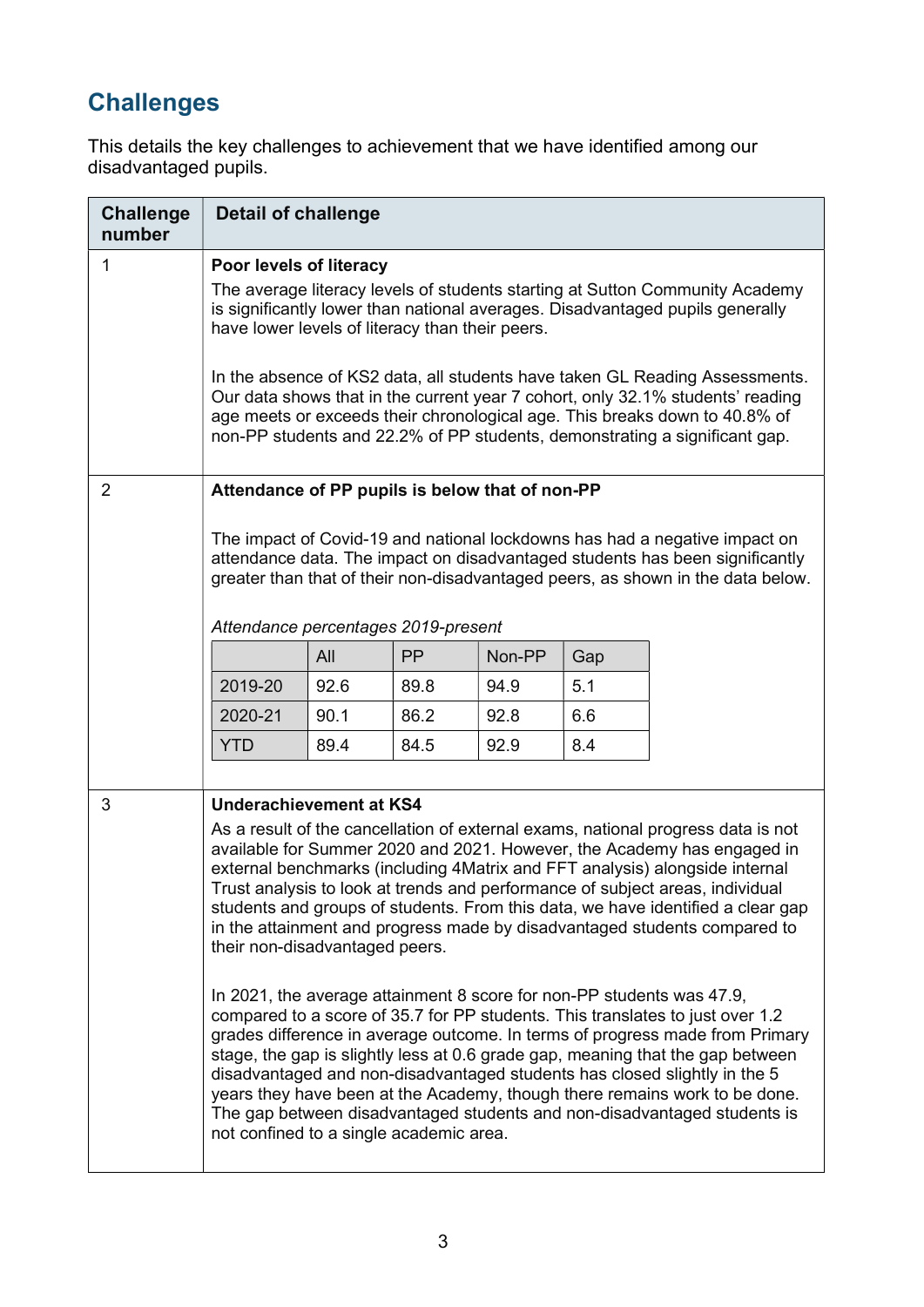|   | In 2020, the progress gap was 0.3 grades. In 2019 it was 0.6 grades and in<br>2018 it was 0.5 grades. The national progress gap in 2019 (latest available<br>national data) was 0.6, broadly in-line with the Academy results.                                                                                         |
|---|------------------------------------------------------------------------------------------------------------------------------------------------------------------------------------------------------------------------------------------------------------------------------------------------------------------------|
| 4 | High levels of Social, Emotional, and Mental Health                                                                                                                                                                                                                                                                    |
|   | Our assessments, observations and discussions with pupils and families have<br>identified social and emotional issues for many pupils, such as anxiety and low<br>self-esteem.                                                                                                                                         |
|   | Over the past 18 months the percentage of students who have been identified<br>as SEMH on our SEND register has risen from 34% to 59%.                                                                                                                                                                                 |
|   | Some of the above can be contributed to the impact of Covid, adding to<br>anxieties with students who have missed significant learning time, or have had<br>disruption in the staffing of their lessons. At Key Stage 4 and 5 students are<br>additionally affected by increased anxiety around exams and assessments. |
|   | Whilst the impact of Covid affects all students - out of the 96 students identified<br>as SEMH, 60% are disadvantaged, so the effects are disproportionate.                                                                                                                                                            |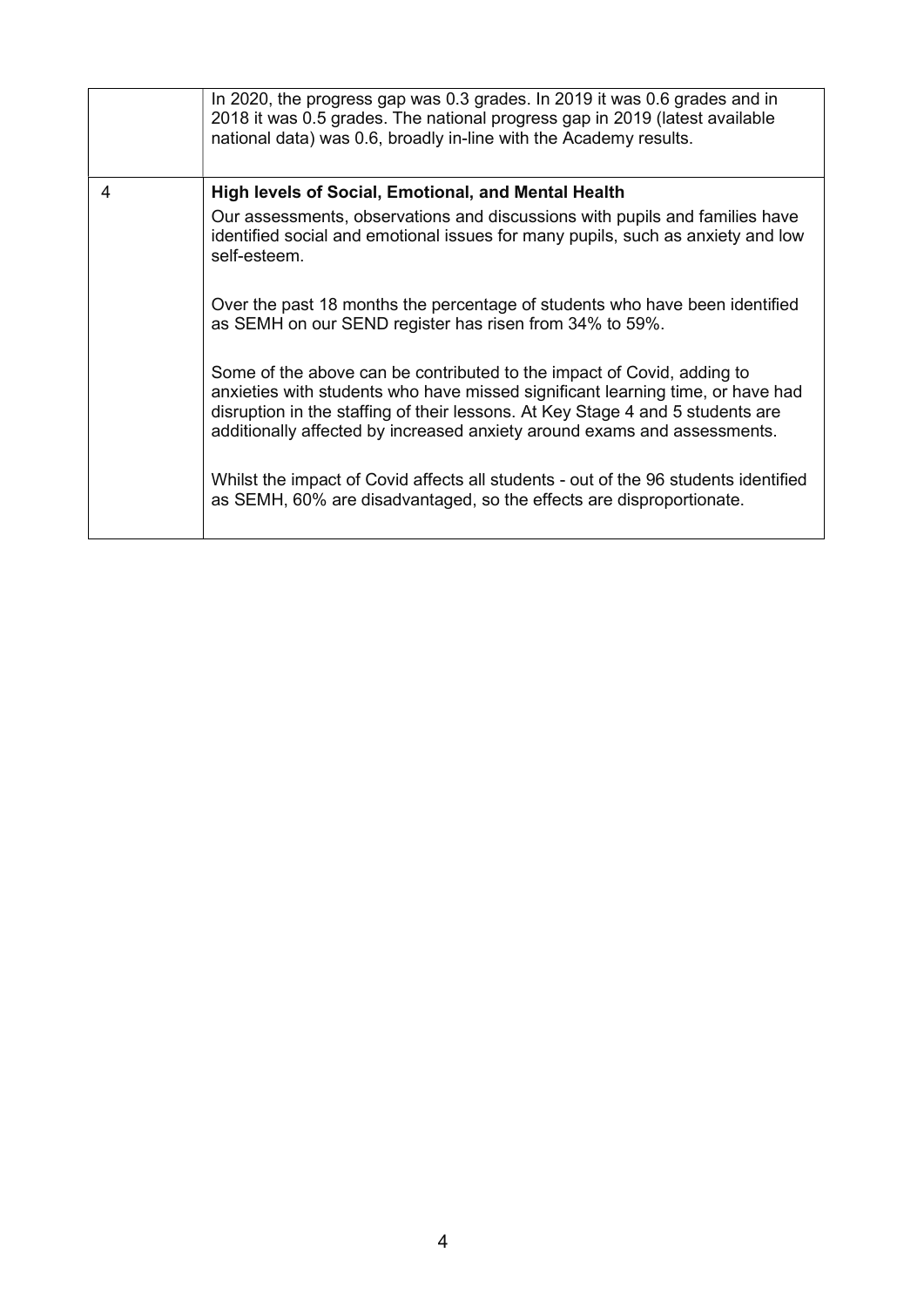## Intended outcomes

This explains the outcomes we are aiming for by the end of our current strategy plan, and how we will measure whether they have been achieved.

|    | Intended outcome                                                                                                                    | <b>Success criteria</b>                                                                                                                                        |
|----|-------------------------------------------------------------------------------------------------------------------------------------|----------------------------------------------------------------------------------------------------------------------------------------------------------------|
| 1. | Improve literacy levels to ensure equality<br>of access to all students to the whole<br>curriculum.                                 | Reading assessments demonstrate that the<br>percentage of students reading below their<br>chronological age will continue to decrease.                         |
|    |                                                                                                                                     | The reading-age gap between<br>disadvantaged and non-disadvantaged<br>students closes year-on-year.                                                            |
| 2. | Improve attendance levels and ensure<br>that attendance of disadvantaged<br>students is in-line with non-disadvantaged<br>students. | Disadvantaged students will achieve or<br>exceed attendance percentages against<br>national averages.                                                          |
|    |                                                                                                                                     | The attendance gap between<br>disadvantaged and non-disadvantaged<br>students closes year-on-year.                                                             |
| 3. | Improved attainment among<br>disadvantaged students across the<br>curriculum at the end of KS4.                                     | Targeted interventions take place, including<br>use of additional in-school staffing and high-<br>quality external providers.                                  |
|    |                                                                                                                                     | The attainment gap between disadvantaged<br>and non-disadvantaged students closes<br>year-on-year.                                                             |
|    | 4. Provide meaningful support to pupils with<br>SEMH problems.                                                                      | Increased provision of and participation in<br>enrichment activities, particularly among<br>disadvantaged students.                                            |
|    |                                                                                                                                     | Sustained improvements in levels of<br>wellbeing are demonstrated through<br>qualitative data e.g., student voice, parent<br>surveys and teacher observations. |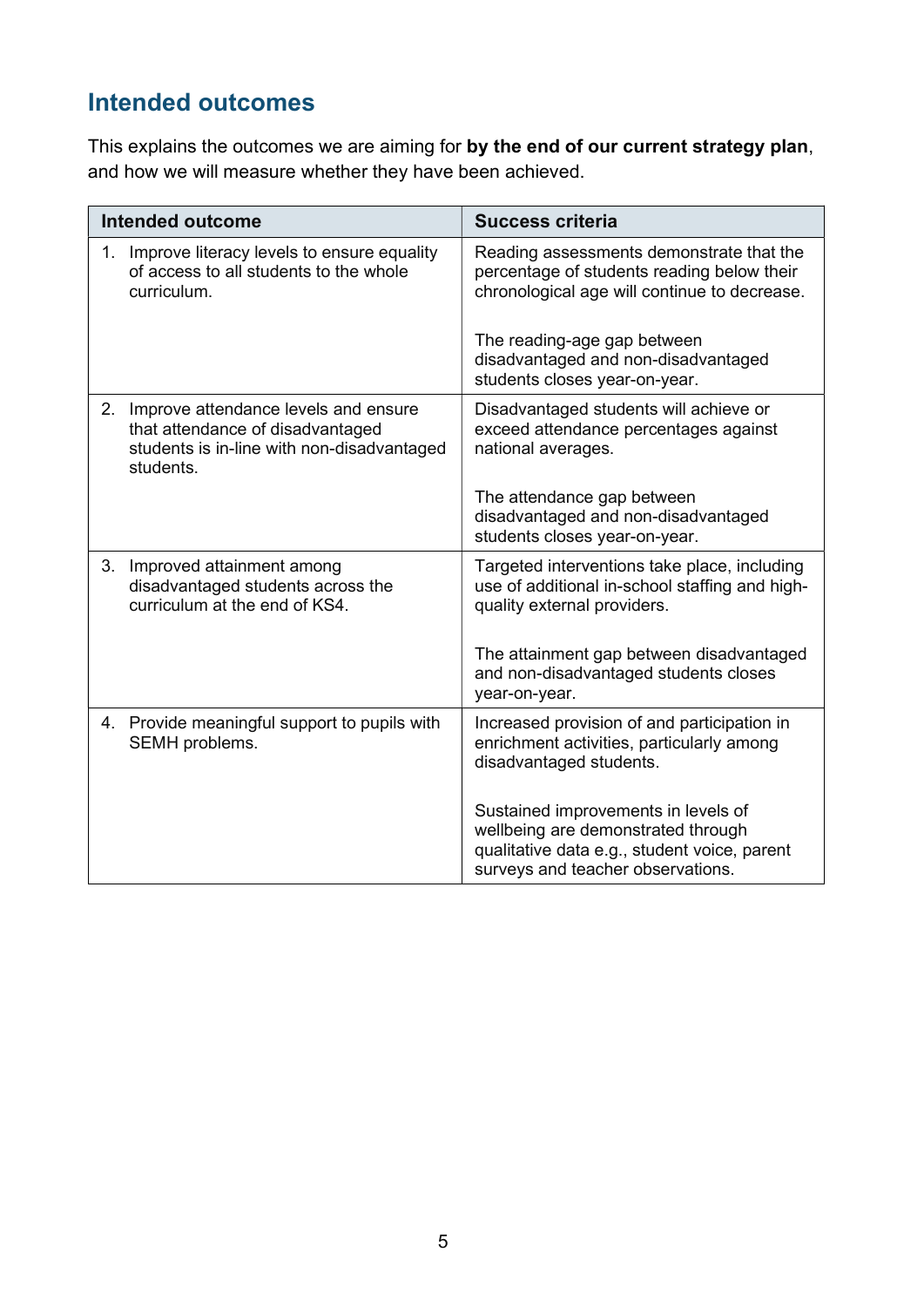## Activity in this academic year

This details how we intend to spend our pupil premium (and recovery premium funding) this academic year to address the challenges listed above.

#### Teaching (for example, CPD, recruitment and retention)

Budgeted cost: £118,030

| <b>Activity</b>                                                                                                                                    | <b>Evidence that supports this</b><br>approach                                                                                                                        | <b>Challenge</b><br>number(s)<br>addressed |
|----------------------------------------------------------------------------------------------------------------------------------------------------|-----------------------------------------------------------------------------------------------------------------------------------------------------------------------|--------------------------------------------|
| 1.1 Raise the reading age of<br>students below chronological<br>reading age; and improve levels<br>of literacy across the Academy,                 | "Literacy is key to learning across all<br>subjects in secondary school and a<br>strong predictor of outcomes in later life."<br>(KS3/4 Literacy Guidance, 2019, EEF) | 1                                          |
| Achieved through whole-school<br>and targeted strategies,<br>including Bedrock reading<br>programme, overseen by<br>Literacy Coordinator.          |                                                                                                                                                                       |                                            |
| 1.2 Ensure students have<br>access to quality-first teaching<br>for all.                                                                           | "Good teaching is the most important<br>lever schools have to improve outcomes<br>for disadvantaged pupils. Using the Pupil<br>Premium to improve teaching quality    | 3                                          |
| Achieved through activities of<br>the Education Research Group<br>(ERG) and Lead Practitioner,<br>and through staff CPD<br>programme.              | benefits all students and has a<br>particularly positive effect on children<br>eligible for the Pupil Premium."<br>(Pupil Premium Guidance, 2019, EEF)                |                                            |
| 1.3 Appoint PP mentor to<br>identify and work with targeted<br>students and families to<br>improve attendance and/or<br>attainment of PP students. |                                                                                                                                                                       | 2,3                                        |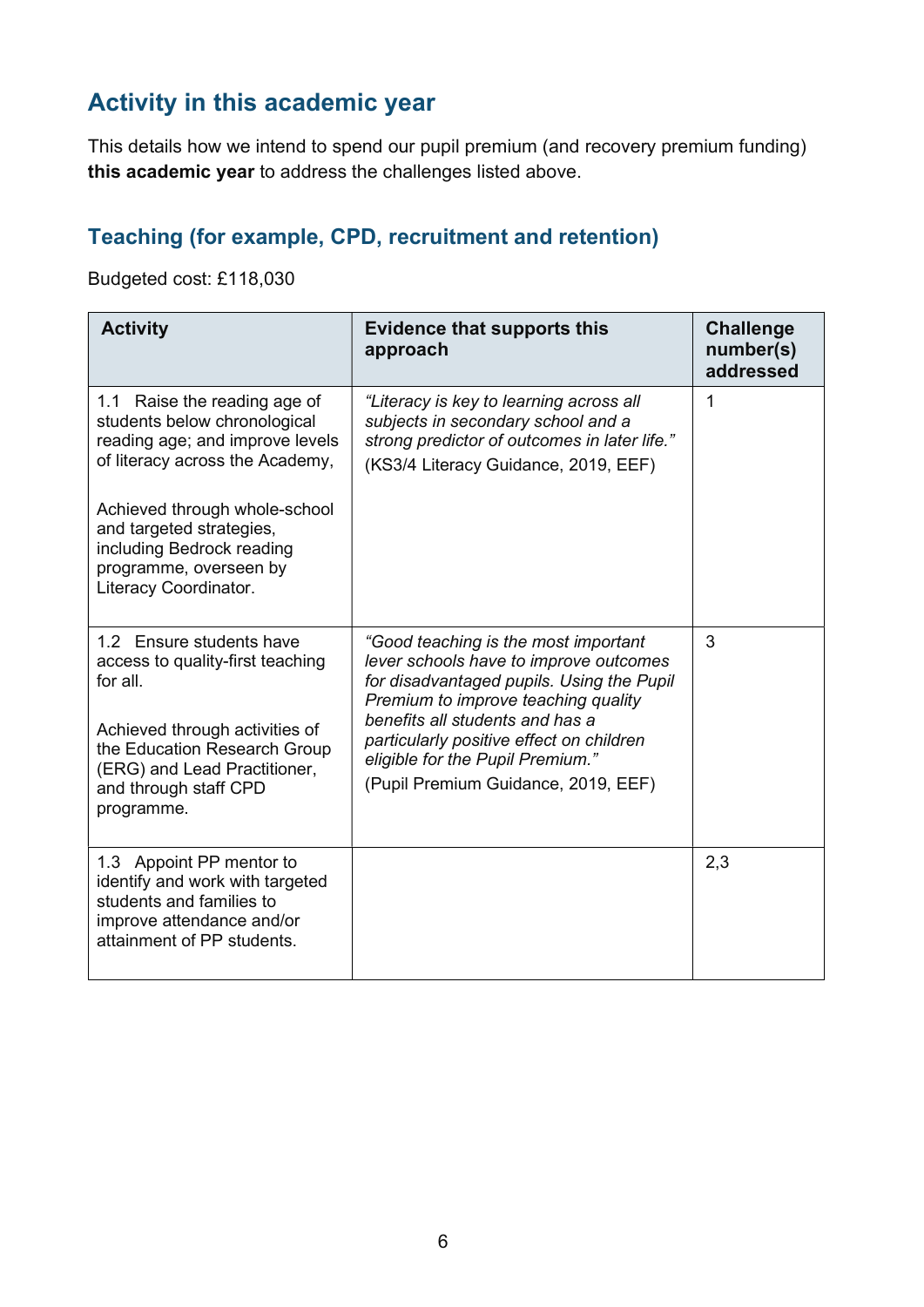| <b>Activity</b>                                                                                                                                                                                                                                                                                                                                                                                                                                                                                                                                                                                                                                                    | <b>Evidence that supports this</b><br>approach                                                                                                                                                                                                                                                                                                                                                                                                                                                                                  | <b>Challenge</b><br>number(s)<br>addressed |
|--------------------------------------------------------------------------------------------------------------------------------------------------------------------------------------------------------------------------------------------------------------------------------------------------------------------------------------------------------------------------------------------------------------------------------------------------------------------------------------------------------------------------------------------------------------------------------------------------------------------------------------------------------------------|---------------------------------------------------------------------------------------------------------------------------------------------------------------------------------------------------------------------------------------------------------------------------------------------------------------------------------------------------------------------------------------------------------------------------------------------------------------------------------------------------------------------------------|--------------------------------------------|
| 1.4 Maths intervention tutor to<br>work with targeted students and<br>small groups to raise attainment<br>in maths at KS4.                                                                                                                                                                                                                                                                                                                                                                                                                                                                                                                                         | Internal data tracking and subject<br>evaluation shows small group<br>intervention targeted at students with<br>specific needs or gaps in knowledge -<br>not ability – enables these gaps to be<br>closed more rapidly and for creative<br>approaches to be taken towards content<br>delivery, enabling a full curriculum to be<br>delivered to all. This approach facilitates<br>the Academy in implementing some of<br>the EEF recommendations for KS3 maths<br>(Improving Mathematics in Key Stages 2)<br>and 3, 2017, EEF). | 3                                          |
| 1.5 Increased availability of<br>on-site careers adviser. This<br>benefits all students, with<br>proportionally greater benefit to<br>disadvantaged students<br>through the following:<br>Tracking students' academic<br>pathways in school as well as<br>post-16 destinations, improving<br>engagement with local<br>businesses; providing bespoke<br>guidance to all students and<br>offering multiple one-to-one<br>consultations and contribution<br>to the PSHCE curriculum<br>throughout years 7-13; raising<br>aspirations through effective<br>support and advice; specific<br>NEET interventions; ensuring<br>the Academy meets the Gatsby<br>benchmarks. | "Careers education works best when it is<br>personalised and targeted to<br>individuals This, together with school-<br>mediated employer engagement<br>alongside independent and impartial<br>career guidance, is key to supporting<br>young people's transition into education,<br>training and employment."<br>(Careers Education: International<br>Literature Review, 2016, EEF)                                                                                                                                             | 3,4                                        |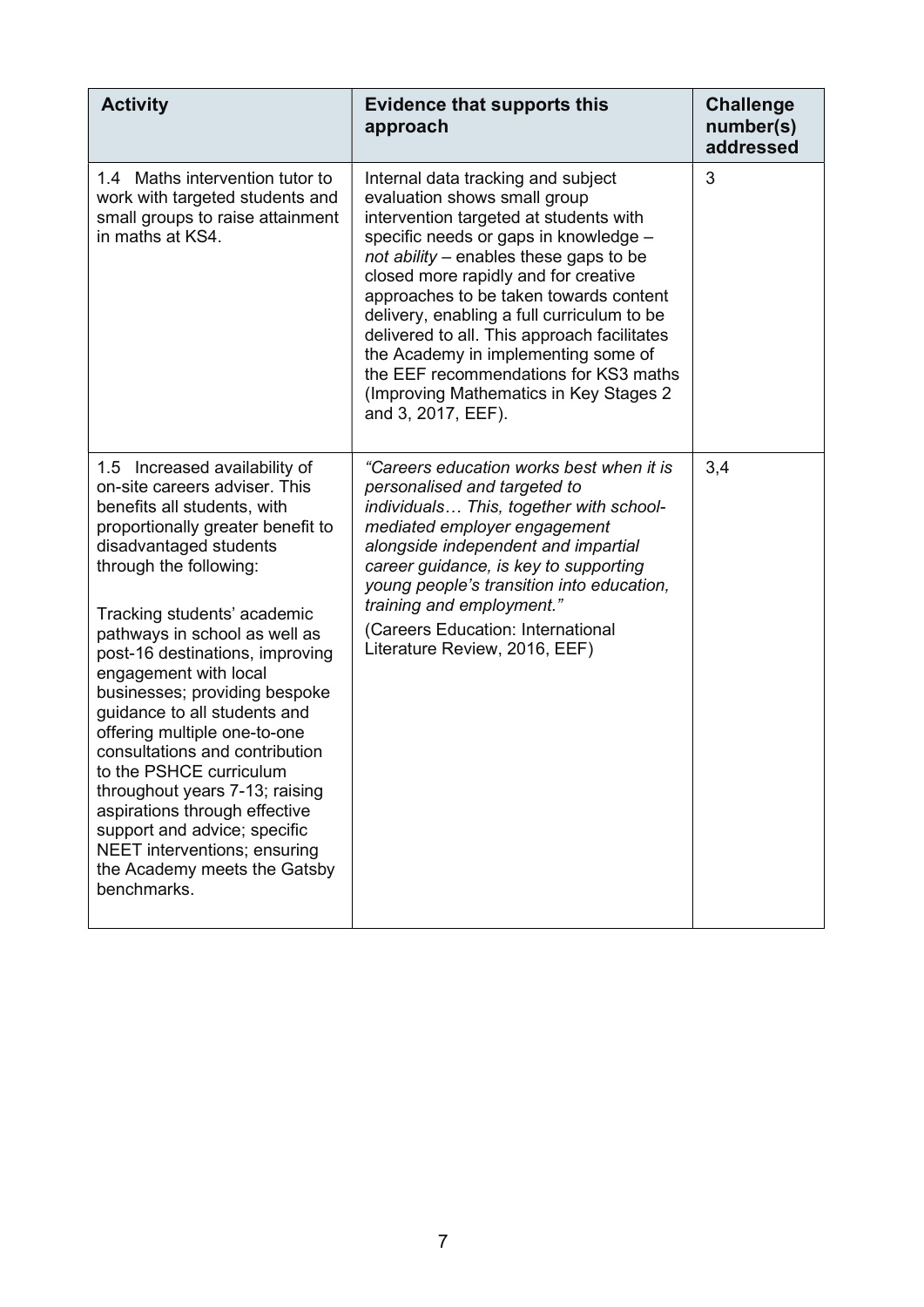| <b>Activity</b>                                                                                                                                                                          | <b>Evidence that supports this</b><br>approach                                                                                                                                                                                                                                                                                                                                                                                                                                                                                                                                                                                                                                                                                 | <b>Challenge</b><br>number(s)<br>addressed |
|------------------------------------------------------------------------------------------------------------------------------------------------------------------------------------------|--------------------------------------------------------------------------------------------------------------------------------------------------------------------------------------------------------------------------------------------------------------------------------------------------------------------------------------------------------------------------------------------------------------------------------------------------------------------------------------------------------------------------------------------------------------------------------------------------------------------------------------------------------------------------------------------------------------------------------|--------------------------------------------|
| 1.6 Appointment of Family<br>Liaison Officer to work with low-<br>attendance pupils. This benefits<br>all students, with proportionally<br>greater benefit to<br>disadvantaged students. | "Working effectively with parents can be<br>challenging, and is likely to require<br>sustained effort and support."<br>"Consider offering regular home visits for<br>younger children with greater needs. This<br>can be an effective approach for parents<br>that struggle to attend meetings in<br>settings, and for building relationships."<br>(Working with Parents to Support<br>Children's Learning, 2018, EEF)<br>"Monitor and analyse attendance data<br>regularly to allow early intervention to<br>address issues. This includes raising<br>concerns with other agencies like<br>children's social care and early help<br>services which are working with families."<br>(Improving School Attendance, 2022,<br>DfE) | 2,3,4                                      |
| 1.7 Behaviour resilience<br>coaching via trained provider.                                                                                                                               | "For pupils with more challenging<br>behaviour, the approach should be<br>adapted to individual needs."<br>(Improving Behaviour in Schools, 2019,<br>EEF)                                                                                                                                                                                                                                                                                                                                                                                                                                                                                                                                                                      | $\overline{4}$                             |
| 1.8 Provide access for<br>students to quality, trained<br>counselling services.                                                                                                          | Students should have access to<br>counselling services as the need arises.<br>Internal data shows that there is a need<br>to provide such a service to our students.<br>Access to child mental health services<br>through the NHS takes a long time,<br>whereas we are able to offer this service<br>on the same day in most cases.                                                                                                                                                                                                                                                                                                                                                                                            | 2,4                                        |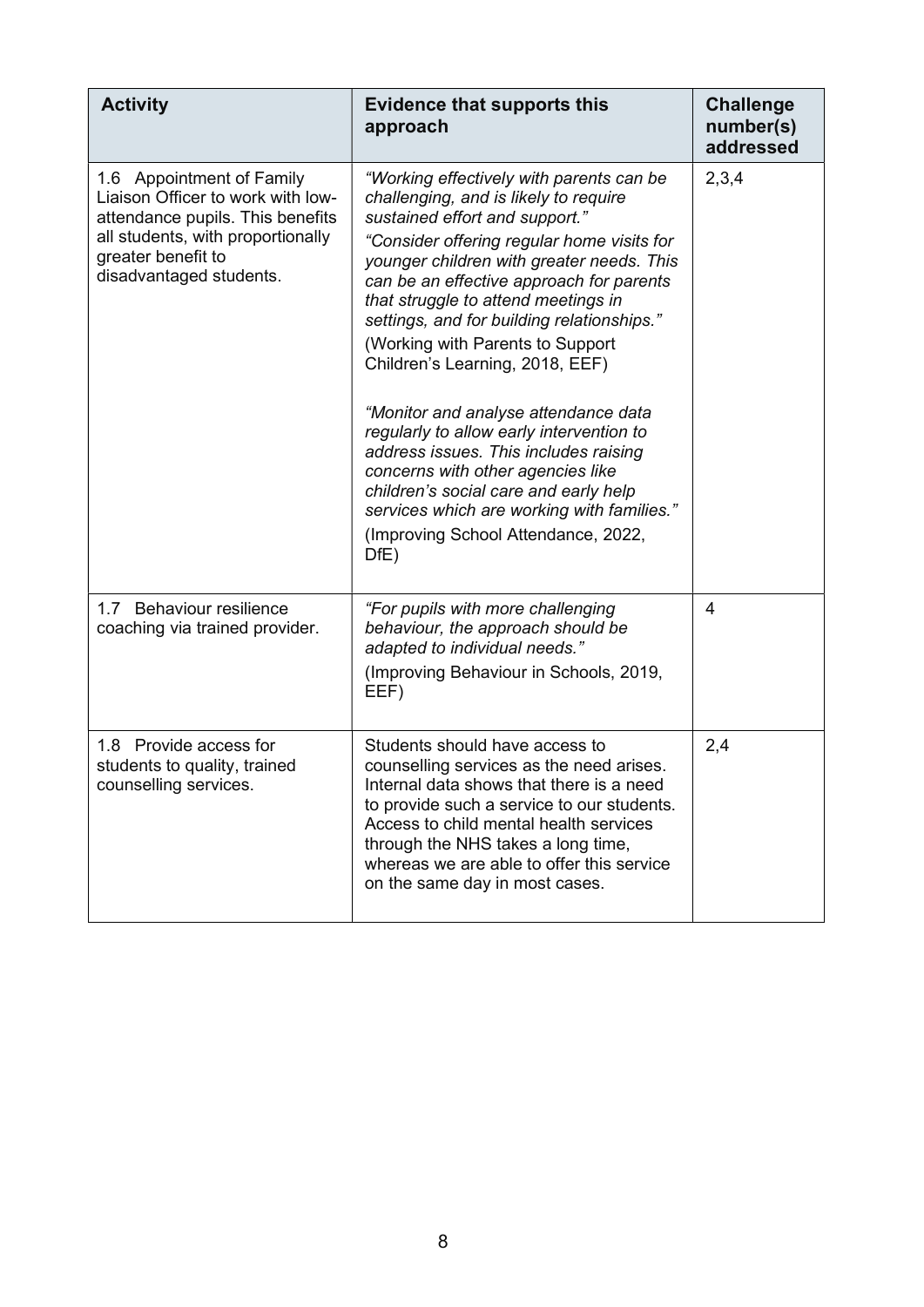#### Targeted academic support (for example, tutoring, one-to-one support structured interventions)

Budgeted cost: £152,275

| <b>Activity</b>                                                                                                                                                                                                                                                  | <b>Evidence that supports this</b><br>approach                                                                                                                                                                                                                                                                                            | <b>Challenge</b><br>number(s)<br>addressed |
|------------------------------------------------------------------------------------------------------------------------------------------------------------------------------------------------------------------------------------------------------------------|-------------------------------------------------------------------------------------------------------------------------------------------------------------------------------------------------------------------------------------------------------------------------------------------------------------------------------------------|--------------------------------------------|
| 2.1 Alternative Provision<br>curriculum to support students<br>that find mainstream education<br>challenging. Through this we<br>are able to provide tailored<br>support to their specific needs<br>to ensure their attendance to<br>school and future outcomes. | "For pupils with more challenging<br>behaviour, the approach should be<br>tailored to individual needs."<br>(Improving Behaviour in Schools -<br>Recommendation 5, 2019, EEF)<br>"Schools can use such provision to try to<br>prevent exclusions, or to re-engage<br>pupils in their education."<br>(Alternative Provision, 2016, Ofsted) | 2,3,4                                      |
| 2.2 Recruitment of school led<br>tutoring academic mentors<br>to support key students.<br>This will be funded 75%<br>through the Tutoring Grant +<br>25% through PP/Recovery<br>Premium.                                                                         | "Evidence indicates that one to one<br>tuition can be effective, providing<br>approximately five additional months'<br>progress on average."<br>"Studies in England have shown that<br>pupils eligible for free school meals<br>typically receive additional benefits from<br>one to one tuition."<br>(One-to-one tuition, 2021, EEF)     | 1,3                                        |
| 2.3 Access to quality IT at<br>home, addressing the digital<br>divide and ensuring that all<br>students can engage in home<br>learning, including any work<br>completed during isolation<br>periods.                                                             | "79% of work in schools requires a laptop<br>for research or writing."<br>(Supporting Schools Planning, 2021,<br>EEF)                                                                                                                                                                                                                     | 3                                          |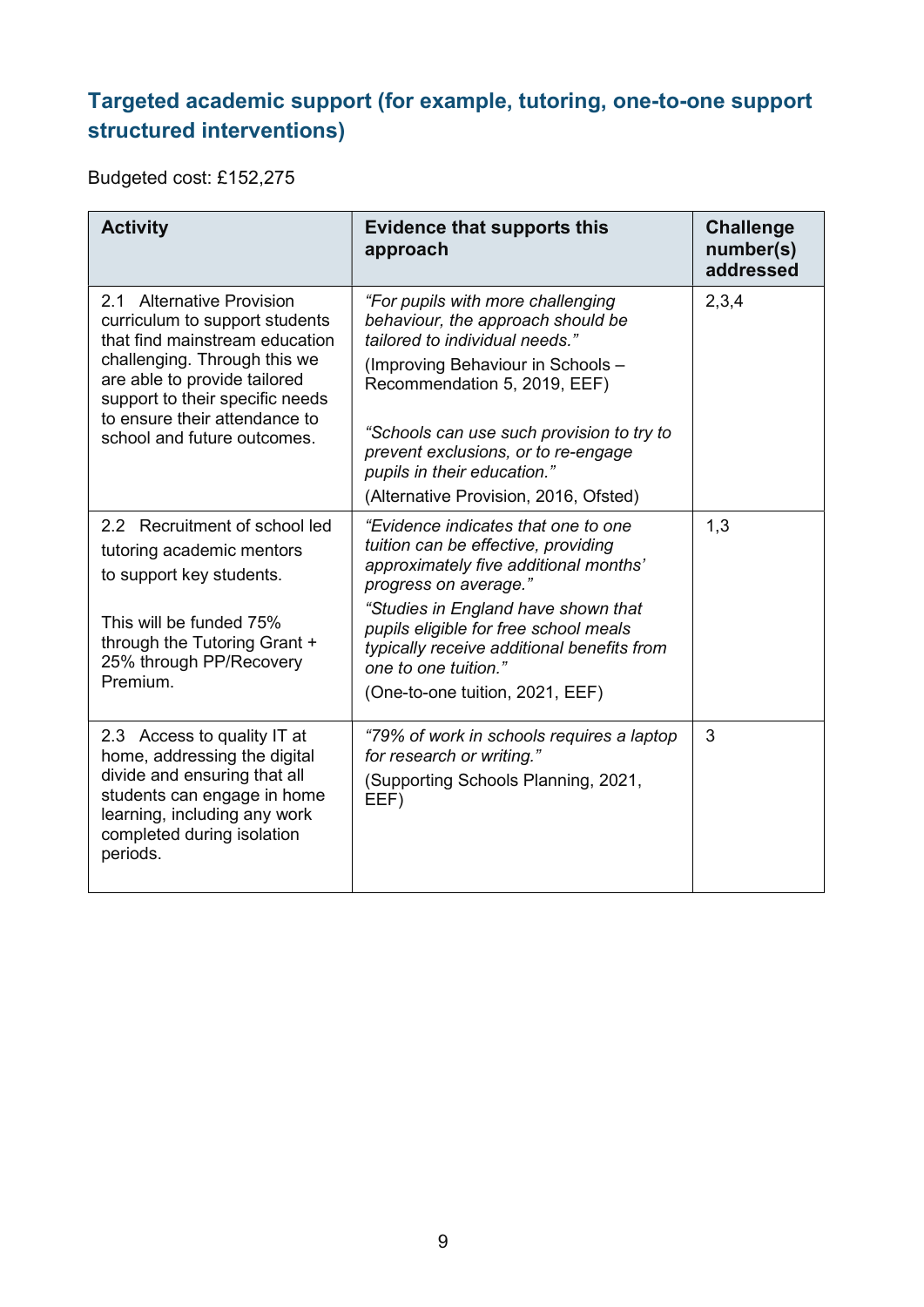#### Wider strategies (for example, related to attendance, behaviour, wellbeing)

Budgeted cost: £42,724

| <b>Evidence that supports this</b><br>approach                                                                                                                                                                                                                                                                                                                                                                                                                                                    | <b>Challenge</b><br>number(s)<br>addressed |
|---------------------------------------------------------------------------------------------------------------------------------------------------------------------------------------------------------------------------------------------------------------------------------------------------------------------------------------------------------------------------------------------------------------------------------------------------------------------------------------------------|--------------------------------------------|
| (see activity 1.1 above)                                                                                                                                                                                                                                                                                                                                                                                                                                                                          | 1                                          |
| (see activity 1.1 above)                                                                                                                                                                                                                                                                                                                                                                                                                                                                          | 1                                          |
| (see activity 1.2 above)                                                                                                                                                                                                                                                                                                                                                                                                                                                                          | 3                                          |
| "Schools should also consider the<br>multiple positive impacts of the approach,<br>including improved pupil behaviour and<br>improved attendance."<br>(Re-publication on the evaluation of<br>school breakfast clubs, 2019, EEF)<br>In addition to improving attendance and<br>behaviour of targeted PP students, our<br>Academy intends the Breakfast Club to<br>also be a means for engaging in wellbeing<br>activity with specific students, invited on<br>an ad-hoc basis; as well as a vital | 2,4                                        |
|                                                                                                                                                                                                                                                                                                                                                                                                                                                                                                   | provision for a small number of students.  |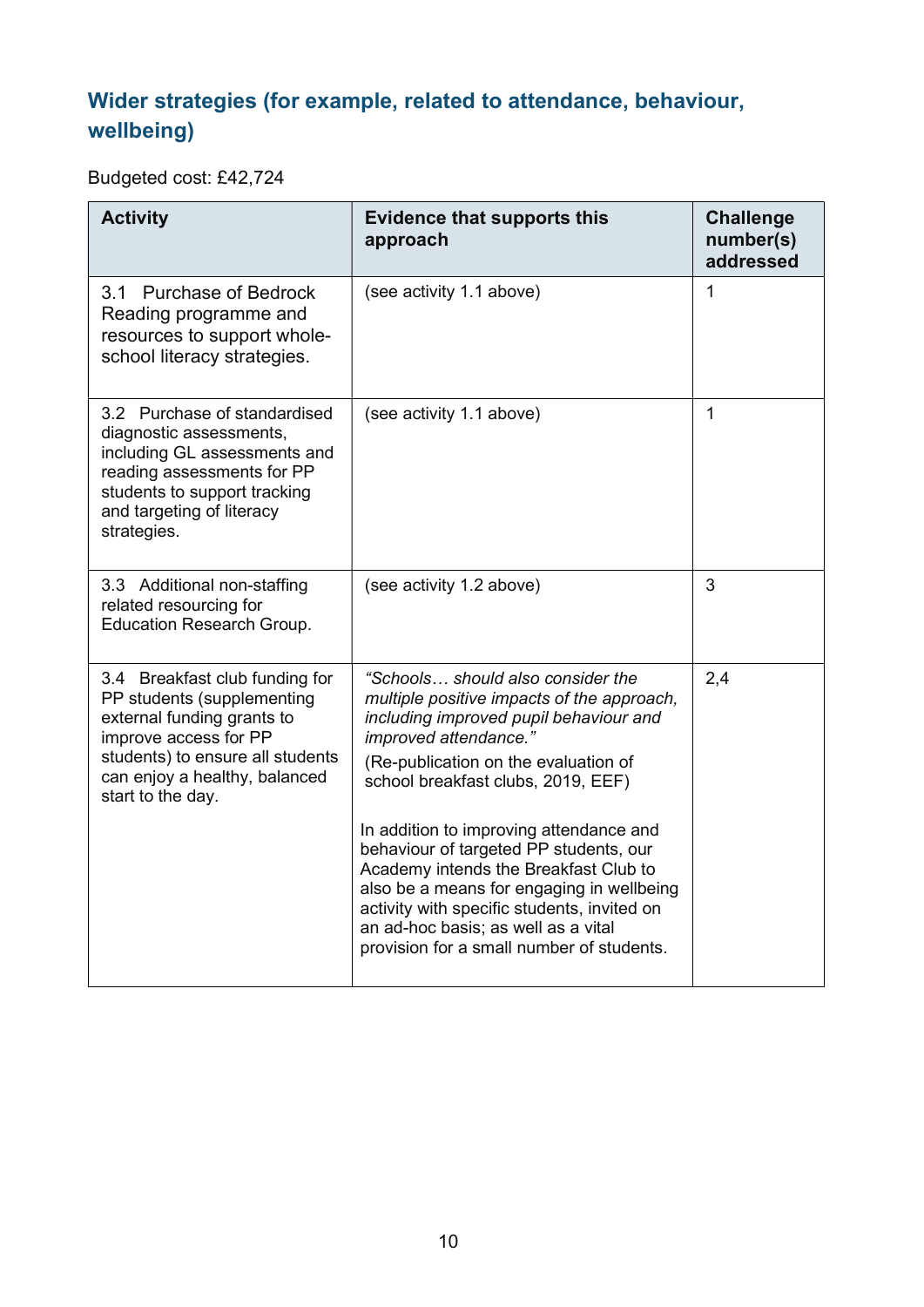| <b>Activity</b>                                                                                                                                                                                                                                                                                                                                             | <b>Evidence that supports this</b><br>approach                                                                                                                                                                                                                          | <b>Challenge</b><br>number(s)<br>addressed |
|-------------------------------------------------------------------------------------------------------------------------------------------------------------------------------------------------------------------------------------------------------------------------------------------------------------------------------------------------------------|-------------------------------------------------------------------------------------------------------------------------------------------------------------------------------------------------------------------------------------------------------------------------|--------------------------------------------|
| 3.5 Provide subsidies that<br>remove the financial barrier to<br>disadvantaged students in<br>accessing extra-curricular<br>opportunities related to sports,<br>adventure and other culturally<br>enriching opportunities.                                                                                                                                  | "Overall, studies of adventure learning<br>interventions consistently show positive<br>benefits on academic learning There is<br>also evidence of an impact on non-<br>cognitive outcomes such as self-<br>confidence.<br>(Outdoor adventure learning, 2021, EEF)       | 3,4                                        |
| Includes contributions for PP<br>students towards any transport<br>and costs related to academic<br>trips, transition trips, in-school<br>activities related to cultural<br>enrichment or adventure/sports<br>participation, DofE costs, and<br>hosting of sports day at the<br>Institute of Sport Arena in<br>Sheffield.                                   | This also enables the Academy to meet<br>its commitment to students of a fully<br>inclusive curriculum.                                                                                                                                                                 |                                            |
| For 2021-22, we have doubled<br>our subsidy funding for pupils<br>in receipt of free school meals<br>and looked-after children in<br>order to remove financial<br>barriers to students accessing<br>these activities; as well as to<br>address the impact of a<br>number of external school<br>visits that did not take place<br>due to Covid restrictions. |                                                                                                                                                                                                                                                                         |                                            |
| 3.6 Parent evening booking<br>system enables pastoral<br>leaders to take proactive<br>measures in engaging difficult<br>to reach parents.                                                                                                                                                                                                                   | "There is an established link between the<br>home learning environment at all ages<br>and children's performance at school."<br>"Schools and parents have a shared<br>priority to deliver the best outcomes for<br>their children".<br>(Parental Engagement, 2019, EEF) | 2, 3                                       |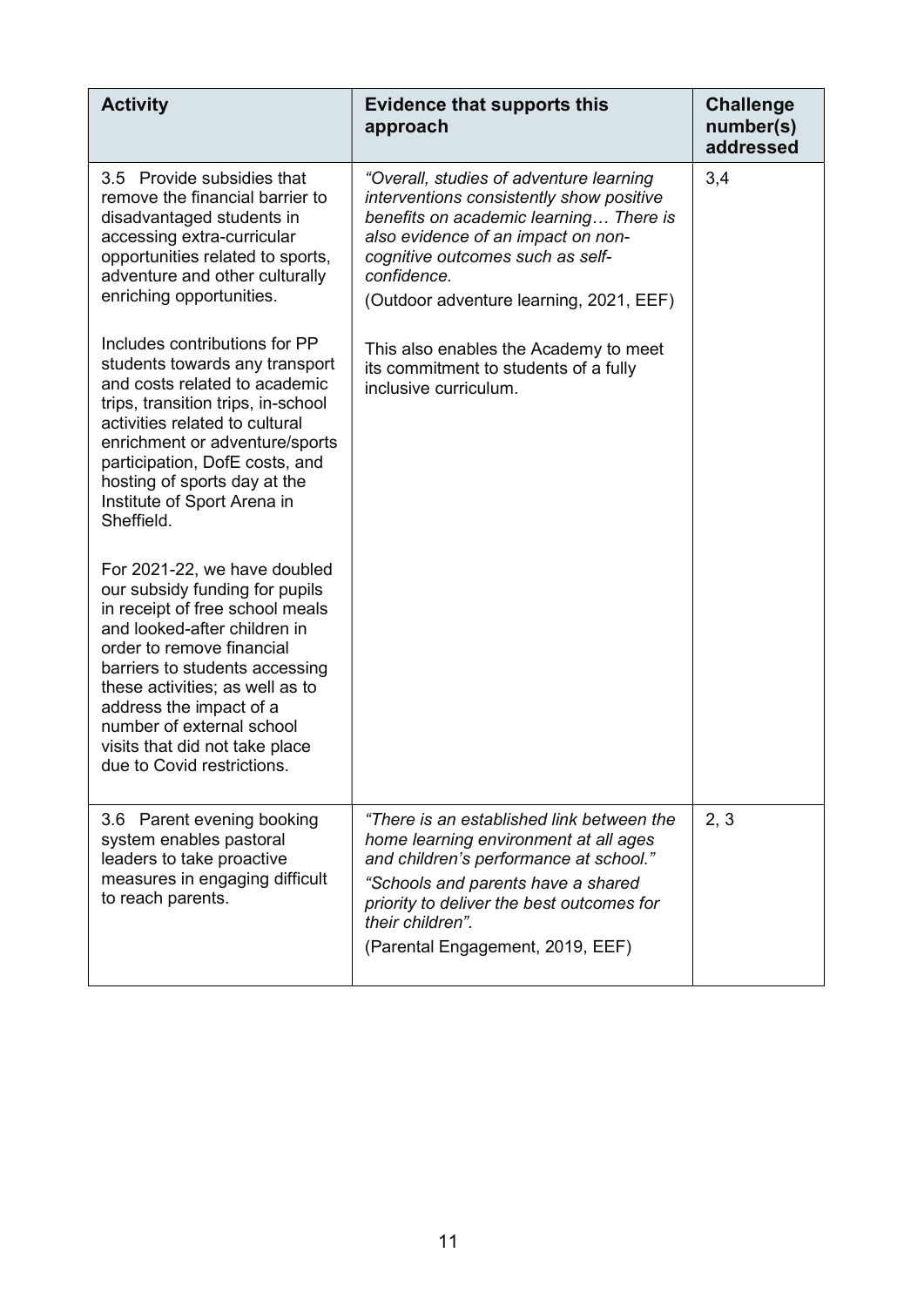| <b>Activity</b>                                                                                         | <b>Evidence that supports this</b><br>approach                                                                                                                                                                                                                 | <b>Challenge</b><br>number(s)<br>addressed |
|---------------------------------------------------------------------------------------------------------|----------------------------------------------------------------------------------------------------------------------------------------------------------------------------------------------------------------------------------------------------------------|--------------------------------------------|
| Students in need are able<br>37<br>to access subsidised<br>equipment and uniform through<br>the school. | Internal data shows that low attendance<br>and poor behaviour can sometimes be<br>caused by pupils not having the correct<br>uniform or equipment. Our families do not<br>always have cash at hand to provide<br>these items to their children when<br>needed. | 2, 4                                       |
|                                                                                                         | In addition, by removing the stigma of ill-<br>fitting uniform or lack of equipment we<br>are supporting the general wellbeing of<br>pupils.                                                                                                                   |                                            |

## Total budgeted cost: £ 296,190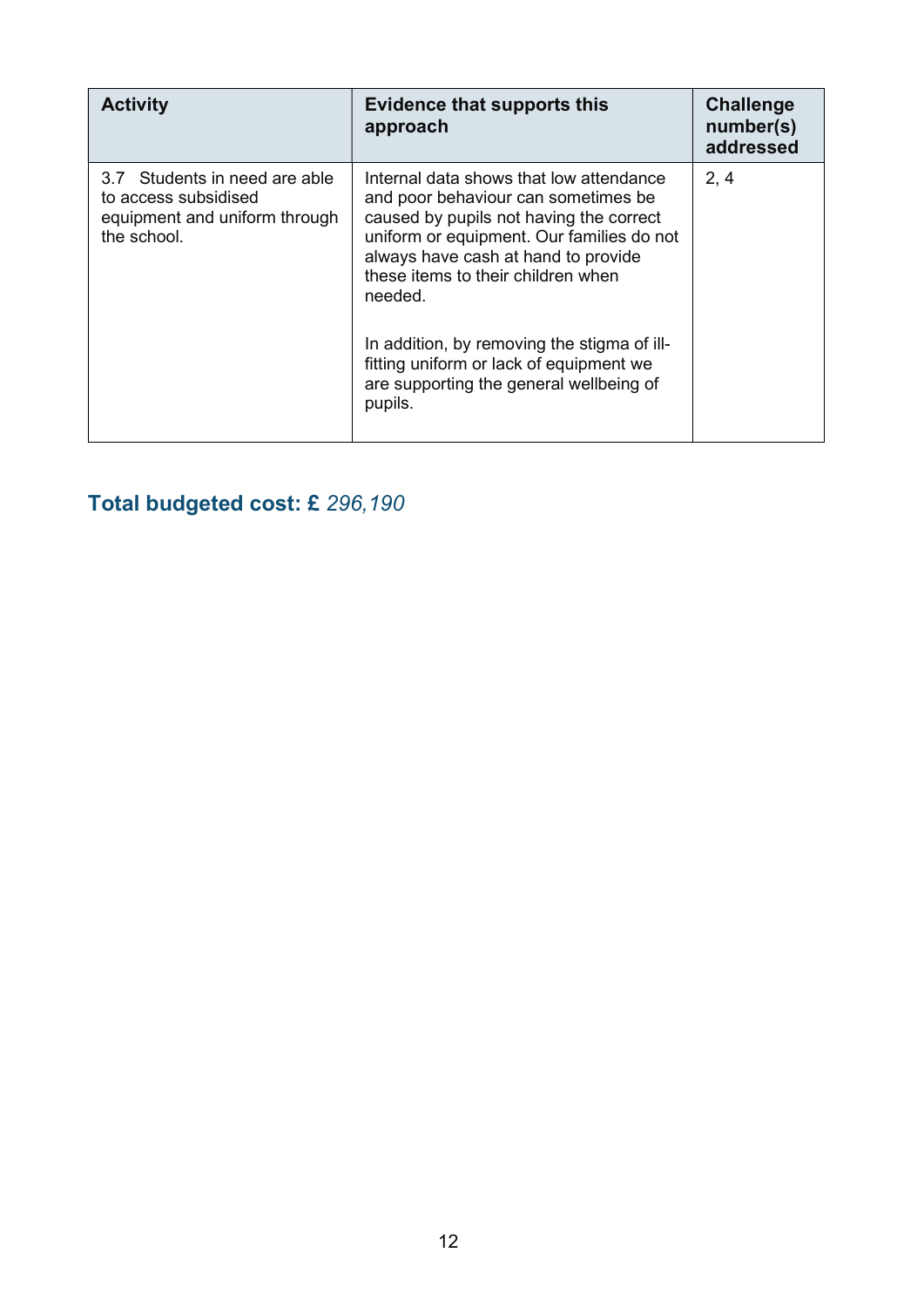# Part B: Review of outcomes in the previous academic year

#### Pupil premium strategy outcomes

This details the impact that our pupil premium activity had on pupils in the 2020 to 2021 academic year.

Due to COVID-19, elements of the Pupil Premium strategy for 2020-21 have been adapted to meet the rapidly changing needs of the Academy. Some activities did not take place due to restrictions and national lockdowns.

Quality first teaching led by Lead Practitioner for English included implementation of whole-school strategies such as the Accelerated Reader programme, a written accuracy campaign, literacy codes, reading club and specific activities linked to literacy. Impact of these activities cumulatively was limited, and the Accelerated Reader programme did not see significant impact. This has been replaced for 2021+ with the Bedrock programme, which has had successful outcomes in partner schools in the Trust. Individual targeted activities have had positive effects on smaller groups of students, with observations from the English department, whole-school work scrutiny and student voice. Access to the library was restricted during 2020-21 due to Covid 'bubbles', limiting specific events and clubs from taking place. In place, the school launched a 'Sutton Reads' campaign, which aims to expose all students to a range of carefully selected texts, expertly read to them by their teachers. This was able to take place in-school as well as remotely and is being developed further through 2021-22.

Heads of department from various subject areas worked together to coordinate the teaching of key mathematical concepts – promoting the development of transferable skills. Money week (part of the Global Money Week initiative) was introduced by the maths department, providing financial awareness lessons to KS3 students. These lessons were well received by students and parents and met an identified need of students in our local context. This is being developed further for 2021-22. Some planned whole-school maths strategies were not carried through due to absence of the Lead Practitioner for maths.

In year 7 and 8, students who were below 100 scaled score accessed additional English curriculum time. In order to achieve the additional curriculum time for English, these students had reduced exposure to foreign languages. This strategy was dropped in the Summer Term 2021 due to limited evidence of impact and the detrimental effect on language learning.

As a PiXL member, the Academy had benefitted from high-quality CPD, resources and networking opportunities for a number of years. Due to Covid, most of the arranged events have been cancelled or moved online. Department leaders have advised that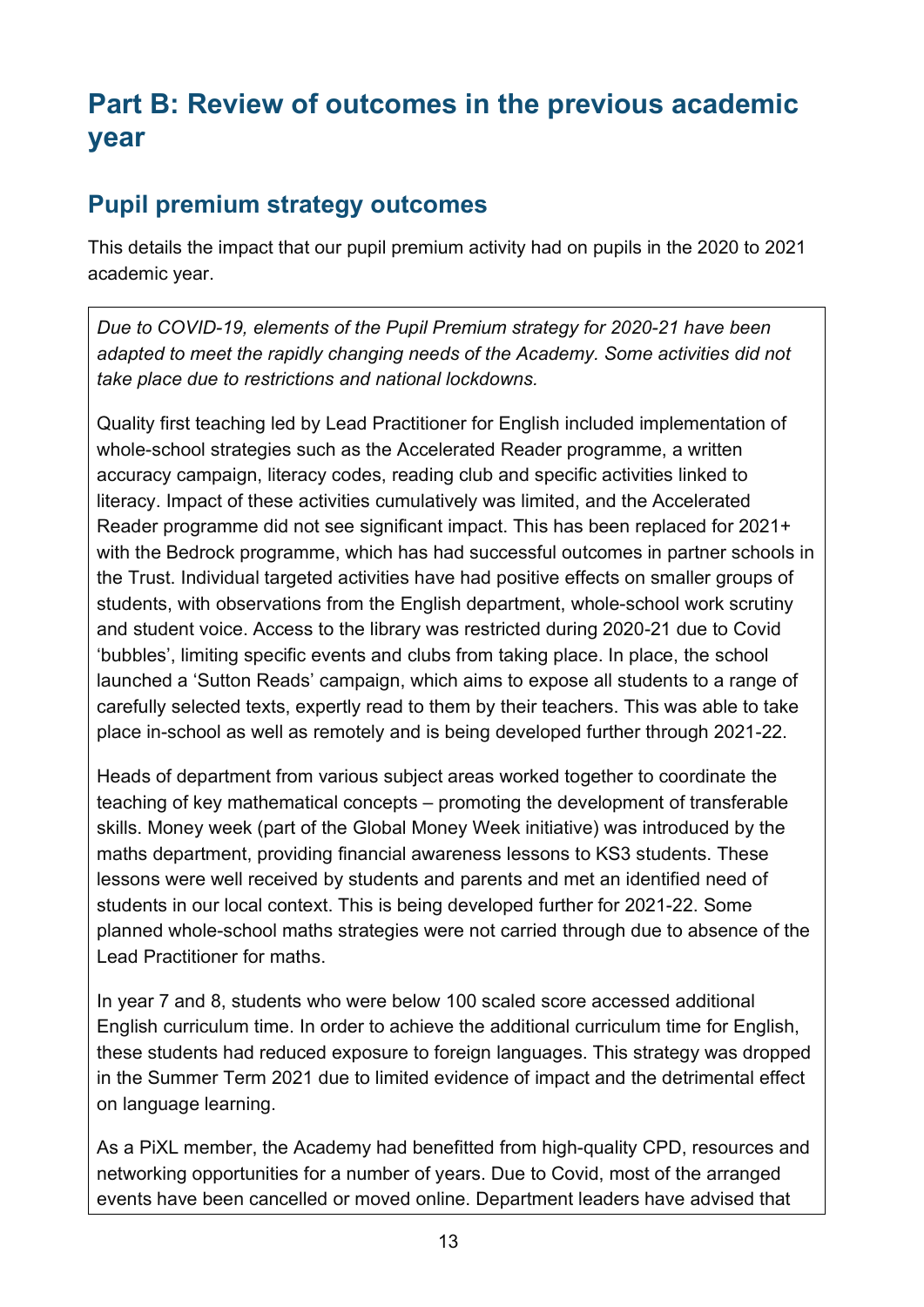this has limited their benefit from the membership. As a result of this, the Academy will not be renewing membership for 2022-23, and instead focusing on closer collaboration with our Trust partners and the ATT Institute, which offer better value opportunities.

Behaviour tracking systems have been set up within the Academy's 'ClassCharts' system, complementing a new behaviour and rewards strategy. Internal data shows a trend of improving behaviour and reduced student removals from class.

Due to Covid restrictions, breakfast club did not happen throughout the year and breakfast provision was only made for specific vulnerable students.

A new parents' evening booking system has been implemented successfully, which has allowed the school to identify and take proactive measures to improve the engagement levels of disadvantaged students whose parents/carers previously have had low engagement. The system was extended and enhanced during national lockdown and other Covid measures to facilitate remote parent evenings, which has led to further improvements in engagement and in satisfaction rates (from parent surveys).

A number of planned school trips were not able to go ahead due to the pandemic. Where possible, these have been re-scheduled or replaced by in-school activities – for example, a cancelled geography fieldwork residential was replaced by a local day visit to 'Sutton Lawns' to carry out alternative fieldwork. Those events that were able to go ahead, including the Sports Day hosted at the Institute of Sports Arena in Sheffield were able to go ahead in the summer and had a significant impact on student wellbeing following a difficult year.

The planned 'OwnIT' campaign did not take place due to Covid pressures in the autumn term and a change in school leadership from January.

Disadvantaged students continue to be well-supported by an extensive careers curriculum at the Academy, coordinated by our Careers Adviser (partially funded from the Pupil Premium). The Academy has achieved all of the Gatsby benchmarks this year despite the challenges presented by the pandemic.

The school diverted some of the unused Pupil Premium funding to support Covid interventions. This included the rapid rollout of IT equipment (in addition to that provided by the DfE) to ensure all students were able to engage in remote learning within a week of the spring-term lockdown; purchasing of additional resources to support home-learning (including MyTutor, Seneca and GCSE Pod); CPD for staff to ensure high-quality remote provision; the early appointment of a Pupil Premium mentor; and food parcels provided in addition to those funded by the DfE. The impact of these activities has enabled the school to maintain the provision of a high-quality and full curriculum to all students throughout the pandemic, confirmed in the Ofsted monitoring inspection March 2021.